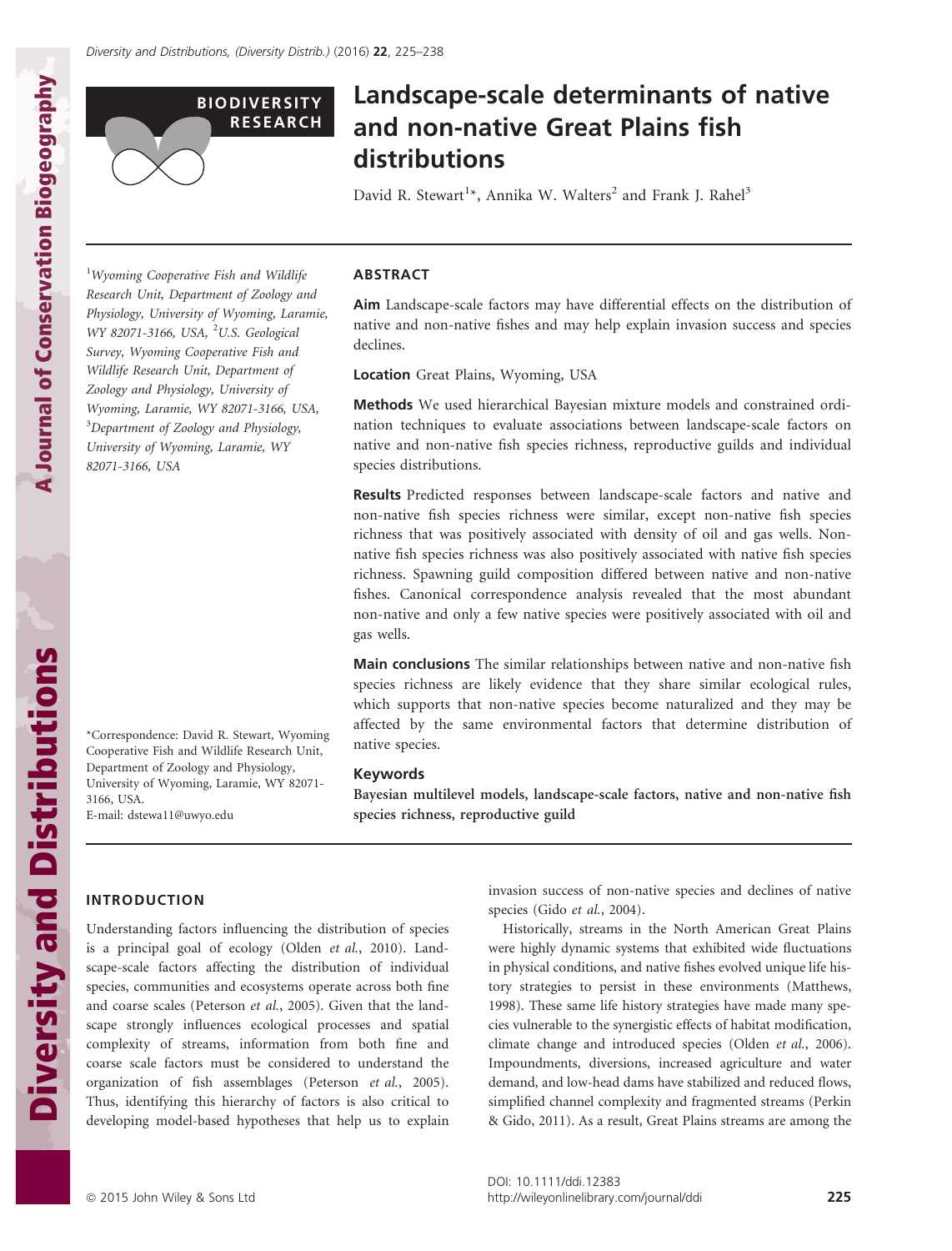most imperilled habitats in North America and have experienced declines for 41 of the 49 fish species endemic to this ecoregion (Hoagstrom et al., 2011). Understanding how geographic and anthropogenic factors shape the distribution of native species is of central importance to conserving these freshwater ecosystems (Saunders et al., 2002).

Reproductive ecology can provide insight into factors driving success and declines of groups of species (Perkin et al., 2011). Life history strategies reflect physiological adaptations to environmental constraints or trade-offs made in response to environmental conditions and biotic interactions (Olden et al., 2010). For example, stream fragmentation and reduced discharge are two factors reducing the distribution and abundance of pelagic broadcast spawners, which produce semibuoyant, non-adhesive eggs (Hoagstrom & Turner, 2015). It is unclear how anthropogenic impacts and habitat features influence distribution and abundance of other reproductive guilds, including non-native species. However, identifying factors influencing functionally similar species may highlight processes shaping species composition and determine community-wide consequences of human alterations (Perkin et al., 2011).

Ecologists typically use species distribution models to determine species responses with environmental factors (Peterson et al., 2005). Both classical maximum likelihood estimation and Bayesian modelling techniques are used to evaluate these responses (Latimer et al., 2006), but several factors could result in poor characterizations, given that most species distribution models do not account for scale and spatial autocorrelation (Wenger et al., 2008). Within a Bayesian framework, spatial scale and autocorrelation can easily be incorporated into a hierarchical model, where uncertainty is described for all parameters (fixed and random effects) and spatial patterns that can reduce the predictive power of simple species distributions is addressed (Latimer et al., 2006). Additionally, hierarchical Bayesian models allow for the hierarchical organization of parameters being functions of other parameters (Snijders & Bosker, 1999), which may allow us to more accurately test our model-based hypotheses as it relates to spatial scale.

The objective of this study was to determine which landscape-scale factors affect distributions of native and nonnative fish distributions in the Great Plains drainage of Wyoming. Unlike other studies that focus on either speciesspecific relationships (Perkin & Gido, 2011), guild(s) analysis or richness (Gido et al., 2004), we sought to use a comprehensive model-based strategy that used all three methods to determine how native and non-native fish species distributions relate to urban land coverage, stream context and landscape geology. Our secondary objectives sought to determine whether native and non-native species shared similar ecological rules by identifying how landscape-scale factors relate to native and non-native species richness, and evaluating reproductive guild mechanisms. Lastly, we used multivariate ordination techniques to quantify species-specific habitat relationships.

#### METHODS

#### Study area

The fish collection locations were within the Missouri River drainage of Wyoming, the largest (186,000 km<sup>2</sup>) river system in the Great Plains drainage (Quist et al., 2004; Fig. 1). Many streams in Wyoming exhibit a gradient of environmental factors that vary from small headwater streams to larger rivers at lower elevations. Headwater streams (>2000 m elevation) are smaller and shallower, have large rocky substrate and are dominated by a trout assemblage (Quist et al., 2004). Further downstream, streams are larger and deeper and have a lower gradient, and the fish community is dominated by a minnow–sucker assemblage (Rahel & Hubert, 1991). Streams within this region are often affected by anthropogenic activities such as water development, fragmentation, land use, grazing activities and energy development (Davis et al., 2010).

#### Fish surveys

Fish community data were obtained from the Wyoming Game and Fish Department database. Fish collections were made between 1993 and 2009 at 478 reaches located throughout the Missouri River drainage (Fig. 1). Because we were interested in Great Plains fishes found in non-montane



**Figure 1** Map of fish survey locations ( $n = 478$ ) in the Missouri River drainage, Wyoming. Shown are the three HUC2 waters within the Missouri River drainage [North–South Platte, Cheyenne (top right corner) and Powder–Tongue]. HUC, hydrologic unit code.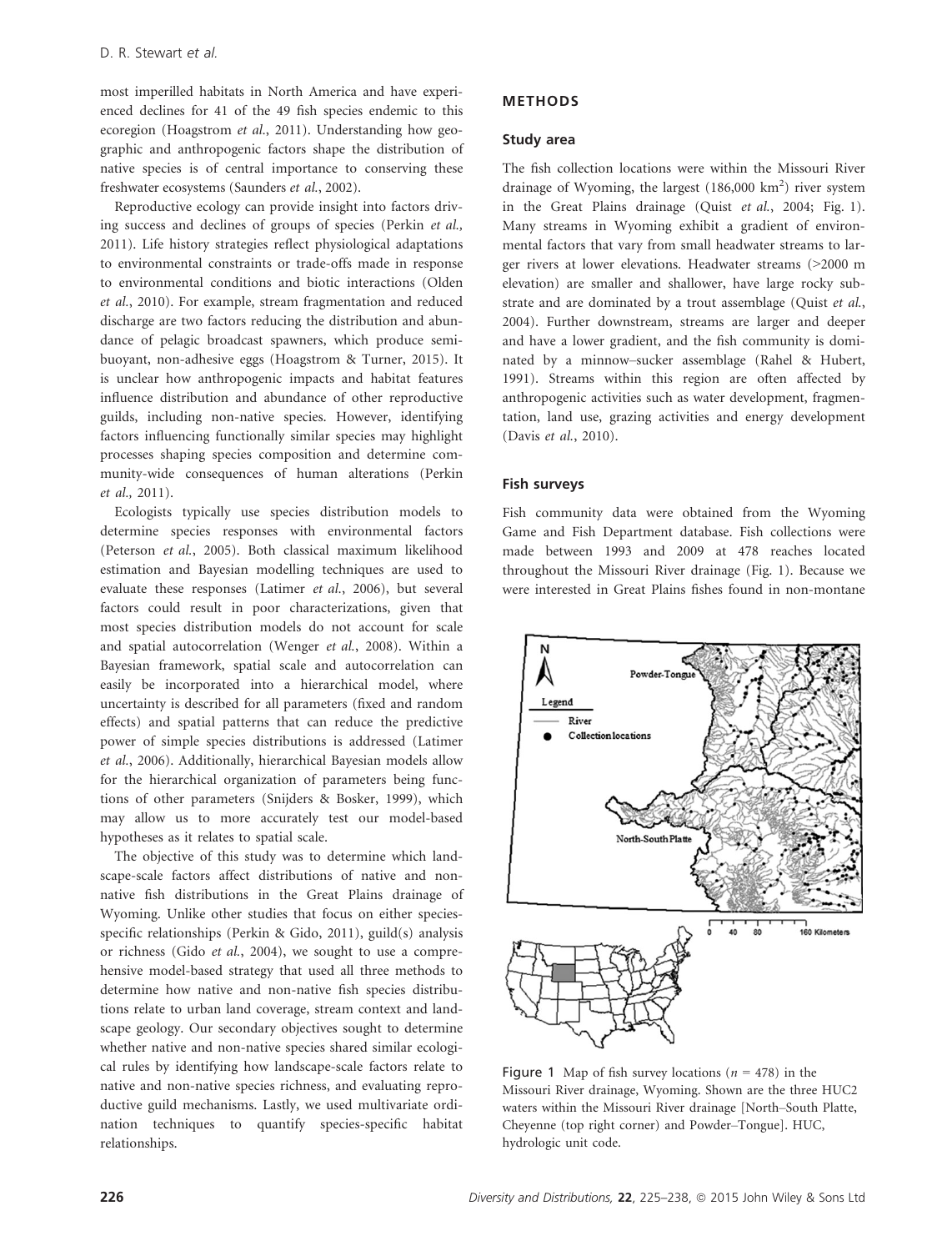regions, we used data collected from reaches <2300 m in elevation and did not use data from surveys targeting specific species (e.g. sport fish surveys). Fish communities were sampled using seining and pulsed DC electrofishing (single pass), where a backpack electrofisher was used to sample small streams and larger streams were sampled using a bank unit or raft electrofishing (Quist et al., 2004). Sampled reaches were at least 200 m in length, and relative abundance was represented as the number of fish per 200 m. Collected fish were identified, and voucher specimens were preserved in 10% formalin to corroborate identifications made in the field.

#### Landscape data

One of our primary objectives was to draw inferences between landscape-scale factors and species origin (native and non-native) and reproductive strategy. Therefore, we used environmental data from online sources to develop model-based hypotheses by measuring stream size and context variables and land cover at the reach scale, and geology and watershed size and disturbance variables like density of oil and gas wells at the watershed scale [hydrologic unit code (HUC) 10; Muellner et al., 2013].

Stream context variables such as elevation, aspect and stream gradient were derived using 30-m resolution digital elevation models (DEMs;<http://ned.usgs.gov/>). Stream size variables such as stream order, link and downstream-link (d-link) magnitude were calculated using 1:24,000 scale maps to determine stream position and size. Land cover surrounding each study reach was summarized using a 300-m buffer around each sampling location from the latest 30-m resolution land cover data (2006) from the Multi-Resolution Land Characteristics Consortium (Fry et al., 2011). We considered the fish collections were contemporaneous with the 'current' land cover data because land use has changed <1% over the last 10 years in Wyoming (Hulme et al., 2009). Land cover types were grouped into the following classes: barren, forest, shrub, grassland, agriculture, wetland and residential development. We developed the following model-based hypotheses for stream size and context variables: that native species would occur more often at higher elevations than non-native species because many of the non-native fishes that have been introduced into Wyoming are warm-water species (Bozek & Hubert, 1992), and predicting that native and non-native species richness would show a positive correlation with stream size (stream order, link, and d-link) based on the principles of the river continuum concept (Vannote et al., 1980; Wenger et al., 2011). We hypothesized that factors facilitating non-native species would include land cover variables such as agriculture and residential development (Rahel, 2002).

Watershed (HUC 10) variables such as those related to human alterations were collected from the National Inventory of Dams (United States Army Corps of Engineers, 2013), Wyoming State Water Plan, Wyoming State Geological Survey and the 2010 Tiger road database to calculate the density of dams, diversions, coal-bed methane mines (Biewick, 2011), oil and gas wells (Kirkaldie et al., 2007) and roads (US Census Bureau, 2002) for each watershed (Table 1). Landscape geology was summarized and characterizes conditions relevant to the physiochemical properties of streams. Landscape geology was summarized by the major classes: alluvium, limestone–dolomite, sandstone and gravel using 1:500,000 statewide digital geology data for Wyoming (WSGS, 2013). We hypothesized that the physical and chemical disturbance associated with energy development, and road density are related to factors facilitating non-native species (an index of urbanization; Trombulak & Frissell, 2000). We also hypothesized that non-native species would show a positive correlation and native species a negative correlation with dams and diversions (Rahel, 2002). Finally, we hypothesized that reproductive strategists like open-water spawners would be negatively related to dams and diversions, whereas benthic spawners would exhibit a positive relationship due to increased substrate size and stabilized flows (Matthews, 1998). Additionally, we hypothesized that stream bed geology would be an important factor controlling where native and non-native species occur, where benthic-spawning non-native species would occur less often in sandy substrate streams and more often in cobble–bedrock streams (Matthews, 1998).

#### Statistical analysis

We classified each species origin as either native or introduced. Reproductive guild and behaviour were classified according to Balon (1975) and Simon (1999; Appendix S1). We classified species as either pelagic or benthic, each of which has two subsections based on their reproductive behaviour as guarders or non-guarders. Based on the spawning substrate, species were either ariadnophilic (deposit adhesive eggs within nests), lithophilic (deposit eggs over or in gravel), lithopelagophilic (deposit eggs over or within rock, and have pelagic larvae), phytophilic (deposit eggs over plants and submerged woody debris), phytolithophilic (deposit eggs released over plants and rock), polyphilic (deposit eggs over nests of various substrates) or speleophilic (deposit eggs in crevices, or in cavities), or if a species produces semi-buoyant eggs, they were classified as being pelagophilic (Appendix S1). To classify species, we used life history descriptions from Etnier & Starnes (1993), Boschung & Mayden (2004), Frimpong & Marcinek (2009), Hoagstrom & Turner (2013) and the Kansas Fish Committee (2014).

We used a hierarchical Bayesian framework to evaluate relationships between habitat and species richness (native and non-native) and reproductive guild groupings (Terörde & Turpie, 2013). We accounted for multiscale patterns and spatial autocorrelation, where spatial autocorrelation violates assumptions of independent model errors, leading to biased variance estimates and an increased type I error rate (Snijders & Bosker, 1999). We used a two-level hierarchical Bayesian mixture model representing  $y_{ik}$  as species richness or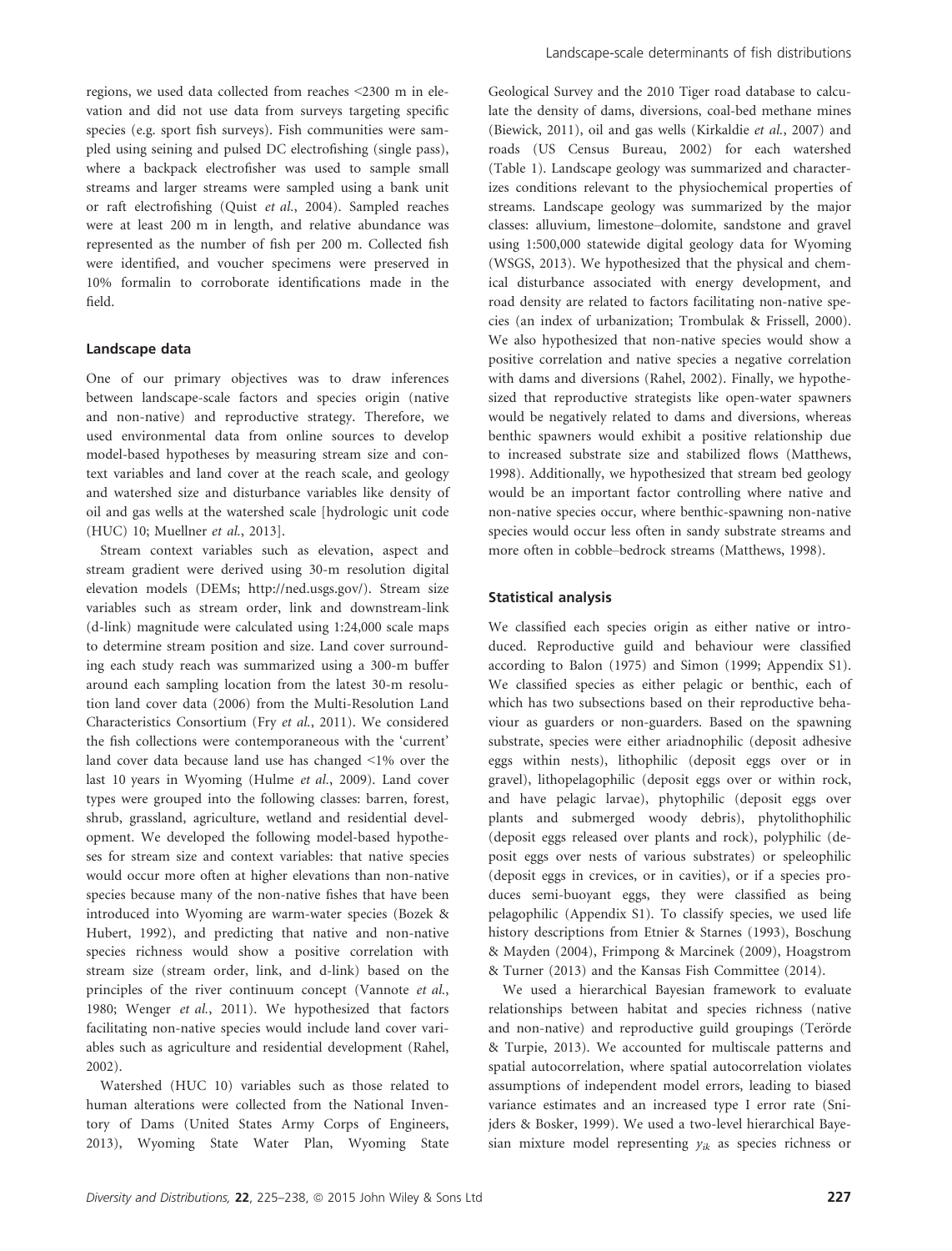#### D. R. Stewart et al.

| Scale     | Variable Group           | Variable                                         | Mean (SD)           | Range           |
|-----------|--------------------------|--------------------------------------------------|---------------------|-----------------|
| Reach     | Stream size and context  | Downstream-link magnitude (d-link)               | 47.15 (87.15)       | $1.00 - 764.00$ |
|           |                          | Link magnitude                                   | 1,966.82 (1,373.17) | 15.00-4,581.00  |
|           |                          | Aspect                                           | 175.86 (0.21)       | 0.45-359.82     |
|           |                          | Gradient (%)                                     | 4.09(5.30)          | $0.00 - 38.93$  |
|           |                          | Elevation (m; elev)                              | 1,363(263)          | $953 - 2,288$   |
|           | Land use $(% )$          | Residential development                          | 2.56(2.32)          | $0.00 - 100.00$ |
|           |                          | Barren                                           | 0.33(1.26)          | $0.00 - 10.32$  |
|           |                          | Forest                                           | 1.74(1.27)          | $0.00 - 9.45$   |
|           |                          | Shrub land                                       | 24.15 (8.48)        | $0.00 - 93.18$  |
|           |                          | Grass land                                       | 41.79 (22.37)       | $0.00 - 100.00$ |
|           |                          | Agriculture                                      | 6.25(14.17)         | $0.00 - 94.84$  |
|           |                          | Wetland                                          | 22.73 (14.20)       | $0.00 - 89.84$  |
|           | Richness                 | Native                                           | 6(3)                | $0 - 15$        |
|           |                          | Non-native                                       | 1(1)                | $0 - 6$         |
| Watershed | Landscape geology $(\%)$ | Alluvium (alluv)                                 | 57.94 (36.79)       | $0.00 - 100.00$ |
|           |                          | Limestone-dolomite (lime)                        | 1.16(6.93)          | $0.00 - 100.00$ |
|           |                          | Sandstone (sand)                                 | 36.16 (38.30)       | $0.00 - 100.00$ |
|           |                          | Gravel                                           | 3.68(10.44)         | $0.00 - 100.00$ |
|           | Watershed context        | Dams (dams $km^{-2}$ )                           | 0.01(0.01)          | $0.00 - 0.04$   |
|           |                          | Road density (km $m^{-2}$ ; road)                | 10.34(3.69)         | 3.16-32.88      |
|           |                          | Oil and gas (No. per km <sup>2</sup> ; oil)      | 0.01(0.01)          | $0.00 - 0.03$   |
|           |                          | Coal–bed mines (No. per km <sup>2</sup> ; mines) | 0.02(0.04)          | $0.00 - 0.31$   |
|           |                          | Diversions (No. per $km^2$ )                     | 1.97(2.01)          | $0.21 - 11.53$  |
|           |                          | Area $(km^2;$ area)                              | 786.33 (198.97)     | 284.77-1,267.97 |
|           |                          | Impervious surface (%; imp)                      | 0.28(0.35)          | $0.06 - 3.32$   |

Table 1 Watershed and reach variables for rivers and watersheds in Great Plains rivers of Wyoming, USA.

guild abundance (i.e. the combined abundance of all species within a spawning guild, for guilds having at least three species) from reach i and watershed k. Abundance was estimated by assuming a negative binomial error distribution by adding a hierarchical component  $\varepsilon_i$  to the likelihood of a Poisson distribution to account for overdispersion:

$$
y_{ik} \sim Poisson(\lambda_{ik} \epsilon_i)
$$

where  $\varepsilon_i \sim \text{gamma}(\theta, \theta)$  and  $\lambda_{ik}$  is expressed in level one (reach-level effects) of the model as

Level 1: 
$$
\log(\lambda_{ik}) = \gamma_{0k} + \sum_{\nu=1}^{n} \beta_{\nu} x_{\nu,ik} + \varepsilon_{ik},
$$
  
Level 2:  $\gamma_{0k} = \gamma_0 + \sum_{s=1}^{m} \gamma_s w_{s,k} + \delta_k,$ 

where

$$
\begin{bmatrix} \epsilon_{ik} \\ \delta_k \end{bmatrix} \sim N\Bigg(\begin{bmatrix} 0 \\ 0 \end{bmatrix}, \begin{bmatrix} \sigma^2_{\varepsilon} \\ \sigma^2_{k} \end{bmatrix}\Bigg)
$$

where  $x_{v,ik}$  are predictors  $v = 1, 2...n$  measured for reach i within watershed k, and the intercept  $\gamma_{0k}$  was modelled in level two (watershed-level effects) as a function of watershed characteristics where  $w_{s,k}$  are the  $s = 1,2...n$  predictors for watershed k, and  $\delta_k$  is the reach nested within watershed random effect. The  $\beta$ 's and  $\gamma$ 's are the fixed effect coefficients that relate richness or guild abundance to the landscape-scale factors, and  $\varepsilon$ 's and  $\delta$ 's are the random effect coefficients. Also of interest was dealing with a large number of zeros in the data; excessive zeros are either structural (species not occurring at reach) or sampling related (species was present but not detected; Arab et al., 2008). In instances of excessive zeros (≥30% of the data), we considered a zero-inflated mixture model by adding an additional term pres<sub>i</sub>~Bernoulli( $\psi_i$ ) which is the latent suitability state that describes the probability that the species is present to the mean count that is negatively binomially distributed  $y_{ik} \sim \text{Poisson}(\lambda_{ik} \varepsilon_i)$  so that the model is explicitly defined by a latent abundance state expressed as  $\lambda_{ik}$  = pres<sub>i</sub>  $\times$  c<sub>ik</sub> following Wenger & Freeman (2008), and  $c_{ik}$  is a log-linear function of environmental variables and  $\varepsilon_i$  is the overdispersion parameter.

Predictor variables were standardized with mean zero and standard deviation of one, and only predictor variables that had a correlation coefficient  $(r) < 0.60$  were used in the same model to reduce intercorrelation (Esselman et al., 2011). Models were implemented in WINBUGS software, version 1.4 (Spiegelhalter et al., 2003), using Markov chain Monte Carlo (MCMC) algorithms to generate posterior distributions of the parameters. Diffuse priors (non-informative) were used, and models were fit using three parallel chains simulated for 500,000 iterations with a burn-in of the first 200,000 iterations. Gelman–Rubin diagnostics, examination of chain histories and the posterior density plots were used to determine convergence (Gelman & Rubin, 1992). We identified 13 candidate models of native and non-native species richness and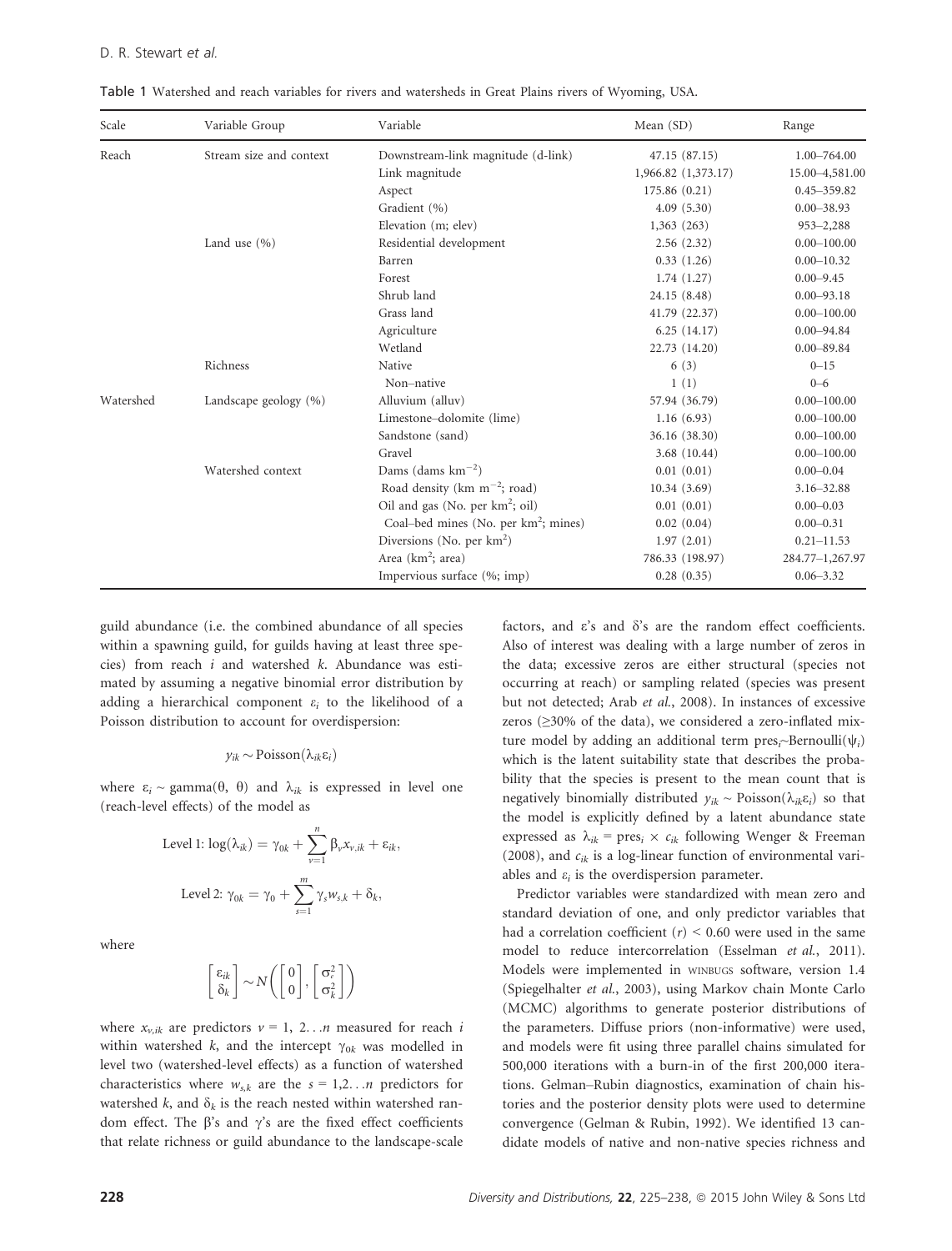guild abundance related to stream and watershed size and context, land cover, geology and disturbance variables. Candidate models were ranked using an information theoretic approach (Burnham & Anderson, 2002). We ranked models using the deviance information criterion (DIC), an analogue to the Akaike information criterion (AIC; Plummer, 2007). We assumed models with  $\Delta DIC \leq 6$  were considered plausible, and the degree of evidence of one model over another was calculated from deviance weights (i.e. Akaike weights based on DIC statistics; Burnham & Anderson, 2002). Because model-theoretic approaches do not depict model fit, we calculated the marginal  $(R^2_{\text{GLMM}(m)})$  and conditional  $(R_{\text{GLMM}(c)}^2)$   $r^2$  values for mixed-effects models to determine the amount of variation explained by the fixed effect components (predictor variables) and the entire model that includes variation explained by the random effects (reach- and watershed-level variation; Nakagawa & Schielzeth, 2013). Credible intervals (95%) of fixed effect parameters that contained zero were considered weak relationships.

Lastly, we used canonical correspondence analysis (CCA) to evaluate species-specific relationships (VEGAN in <sup>R</sup> program; Dixon, 2003; R Development Core Team 2011). CCA is a multivariate technique that uses direct gradient analysis by constraining axes to be linearly related, given reach variation between the species abundance and environmental matrices (ter Braak, 1986). Because of spatial autocorrelation, we used partial CCA (pCCA), a modified canonical ordination technique, to factor out the effect of spatial dependence by using ten-digit HUC (HUC 10) as a conditional covariate (Dauwalter, 2013). Species abundances were  $log_{10}(x + 1)$ transformed, and only those species that occurred at >3% of all reaches sampled were considered (Dauwalter, 2013). Environmental variables were selected in a stepwise forward selection. We used permutation tests with 9999 permutations to assess the significance ( $P \leq 0.05$ ) of environmental variables and pCCA axes based on the hypothesis that the species and environmental matrices were not related.

## RESULTS

#### Fish composition

Overall, 49 species were caught from 478 reaches in 120 watersheds between 1993 and 2009 (Table 2). Of the 49 fishes caught, 33 (67%) were native fishes and 16 (33%) were non-native to Wyoming. Four families were represented by only native fishes (Catostomidae, Fundulidae, Hiodontidae and Ictaluridae), and four families were represented by only non-native fishes (Centrarchidae, Clupeidae, Gasterosteidae and Salmonidae). The Cyprinidae family was the most dominant (21 fish species out 48), and the majority of species (86%) were native to Wyoming. The most commonly collected species were Fathead Minnow Pimephales promelas (67% occurrence), White Sucker Catostomus commersonii (67% occurrence), Longnose Dace Rhinichthys cataractae (62% occurrence) and Sand Shiner Notropis stramineus (62%

occurrence) which occurred in almost every drainage. The Hornyhead Chub Nocomis biguttatus, Northern Pearl Dace Margariscus margarita and Spottail Shiner Notropis hudsonius were the least common species, occurring in one or two drainages.

#### Species richness

Results from the Spearman rank correlation revealed few correlations greater than the pre-defined 0.60 value; in model development, elevation and link magnitude  $(r = 0.75)$  and downstream-link magnitude and stream order  $(r = 0.94)$ were not included in the same model.

The model selection procedure identified six models relating native fish species richness to reach and watershed context variables (Table 3). Density of dams and stream position (i.e., stream order and downstream-link magnitude) were the most commonly represented variables in the top models, both positively related to native fish species richness (Figs 2 and 3a,b). The best model was 1.08 times better in support than the second model. The fixed effect components of the best supported model accounted for 51% of the variance, due to the large effect of stream order (30%), whereas the combined effect of density of dams, stream gradient and watershed area accounted for 21.05% of the variance. Thirtytwo percentage of the variability in the data was explained by the random effects. Native fish species richness showed a unimodal relationship with downstream-link magnitude, positive relationship with non-native species richness, and negative responses to impervious surface and density of oil and gas wells (Figs 2 and 3d,e).

The model selection procedure identified eight models relating non-native fish species richness to reach and watershed context variables (Table 3). Models based on land cover (percentage residential development, shrub land and agriculture) hypothesis were over 44 DIC values worse (not shown in tables) than the lowest supporting model in the DIC confidence set. The model selection criterion identified seven models, and the top three differed by only 0.20 DIC values. The fixed effect components of the top two equally supported models accounted for 27.49% and 22.70% of the variance. The effects of elevation and random effect components accounted for >10% of the variance in both models. Density of dams and downstream-link magnitude were the most common variables, where non-native species exhibited a positive and a unimodal relationship (Figs 2 and 3a,b), respectively. Non-native species richness showed a negative relationship with elevation (Fig. 3c), a positive response to native species richness (Fig. 2) and density of oil and gas wells (Fig. 3e).

#### Reproductive guild

Native and non-native fish were divided among 11 reproductive guilds, though native and non-native species belonged to different spawning guild groups. Sixty-four percentage (21 of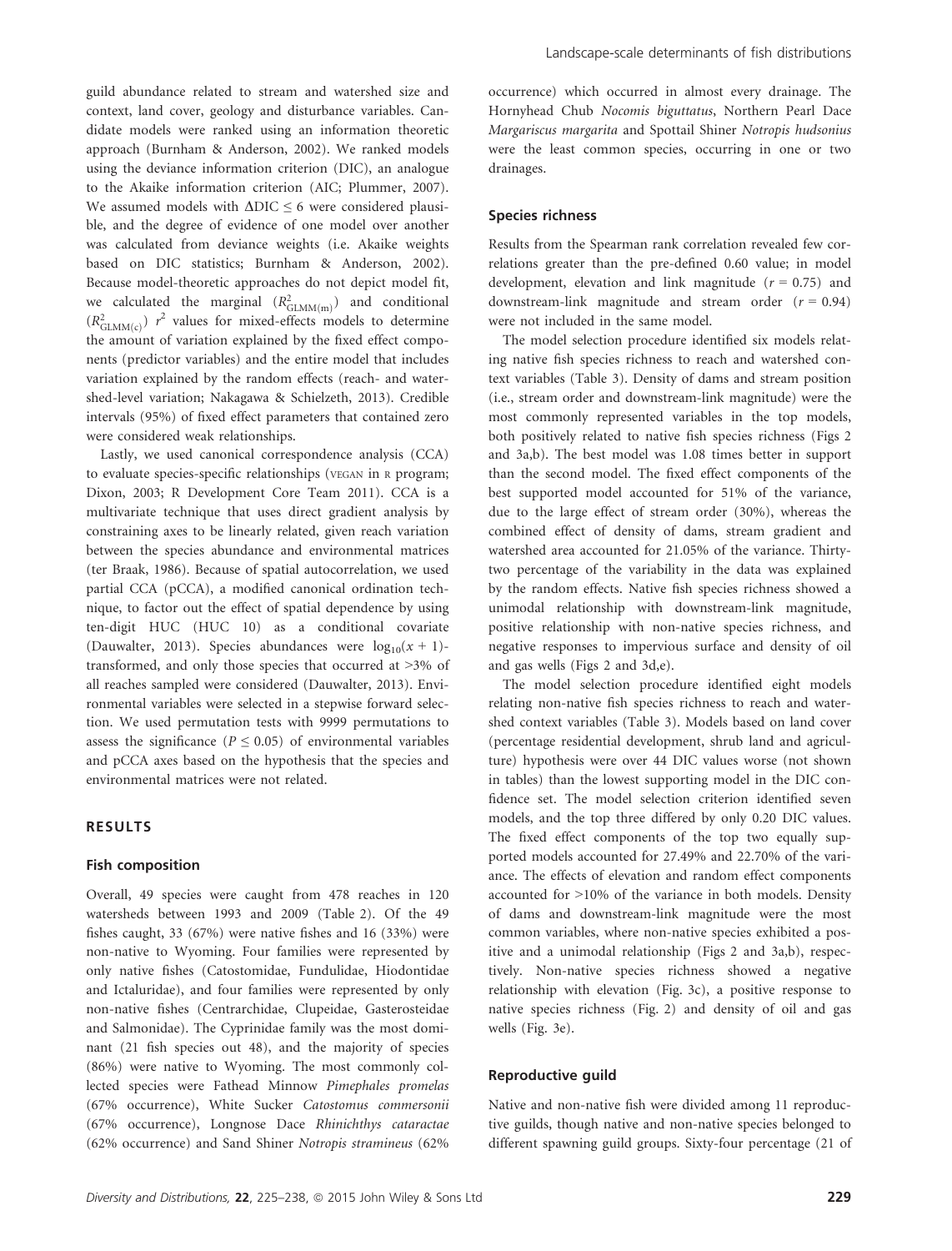Table 2 Common and scientific names of fishes, species code, origin ( $N =$  native;  $E =$  non-native), and reproductive guild (ONL, open-water non-guarding lithophilic; ONLP, open-water non-guarding lithopelagophilic; ONP, open-water non-guarding pelagophilic; ONPH, open-water non-guarding phytohilic; ONPHL, open-water non-guarding phytolithophilic; BGA, benthic-guarding ariadnophilic; BGPH, benthic-guarding phytophilic; BGPL, benthic-guarding polyphilic; BGS, benthicguarding speleophilic; BNL, benthic non-guarding lithophilic; BNS, benthic non-guarding speleophilic) of the 49 fish species used in analyses.

|                           | Common                    | Species    |        |            |
|---------------------------|---------------------------|------------|--------|------------|
| Scientific name           | name                      | code       | Origin | Guild      |
| Rhinichthys               | Longnose                  | LND        | Ν      | ONL        |
| cataractae                | Dace                      |            |        |            |
| Margariscus               | Northern                  | <b>NPD</b> | Ν      | ONL        |
| margarita                 | Pearl                     |            |        |            |
|                           | Dace                      |            |        |            |
| Fundulus zebrinus         | Northern                  | PKF        | Ν      | ONL        |
|                           | Plains                    |            |        |            |
|                           | Killifish                 |            |        |            |
| Moxostoma                 | Shorthead                 | NRH        | Ν      | ONI.       |
| macrolepidotum            | Redhorse                  |            |        |            |
| Phenacobius               | Suckermouth               | SMM        | Ν      | ONL        |
| mirabilis                 | Minnow                    |            |        |            |
| Dorosoma                  | Gizzard Shad              | GZS        | E      | ONLP       |
| cepedianum                |                           |            |        |            |
| Couesius plumbeus         | Lake Chub                 | LKC        | Ν      | ONLP       |
| Catostomus                | Longnose                  | LNS        | Ν      | ONLP       |
| catostomus                | Sucker                    |            |        |            |
| Catostomus                | Mountain                  | MTS        | Ν      | ONLP       |
| platyrhynchus             | Sucker                    |            |        |            |
| Carpiodes cyprinus        | Quillback                 | QBK        | Ν      | ONLP       |
| Carpiodes carpio          | River<br>Carpsucker       | <b>RCS</b> | Ν      | ONLP       |
| Notropis hudsonius        | Spottail Shiner           | <b>STS</b> | E      | ONLP       |
| Sander vitreus            | Walleye                   | <b>WAE</b> | E      | ONLP       |
| Catostomus                | White Sucker              | WHS        | N      | ONLP       |
| commersonii               |                           |            |        |            |
| Notropis dorsalis         | Bigmouth<br>Shiner        | <b>BMS</b> | Ν      | ONP        |
| Notropis atherinoides     | Emerald Shiner            | <b>EMS</b> | E      | ONP        |
| Platygobio gracilis       | Flathead Chub             | <b>FHC</b> | N      | ONP        |
| Hiodon alosoides          | Goldeye                   | GDE        | N      | ONP        |
| Hybognathus placitus      | Plains Minnow             | <b>PMN</b> | Ν      | ONP        |
| Macrhybopsis gelida       | Sturgeon Chub             | SGC        | N      | ONP        |
| Hybognathus argyritis     | Western Silvery<br>Minnow | <b>SMN</b> | N      | ONP        |
| Hybognathus<br>hankinsoni | <b>Brassy Minnow</b>      | BMN        | Ν      | ONPH       |
| Fundulus sciadicus        | Plains<br>Topminnow       | <b>PTM</b> | Ν      | ONPH       |
| Cyprinus carpio           | Common Carp               | CRP        | Е      | ONPHL      |
| Phoxinus neogaeus         | Finescale Dace            | FSD        | Ν      | ONPHL      |
| Notropis stramineus       | Sand Shiner               | <b>SDS</b> | Ν      | ONPHL      |
| Perca flavescens          | Yellow Perch              | YEP        | E      | ONPHL      |
| Pomoxis                   | Black Crappie             | BLC        | E      | <b>BGA</b> |
| nigromaculatus            |                           |            |        |            |
|                           |                           |            |        |            |

#### Table 2 Continued.

|                                   | Common                      | Species    |        |             |
|-----------------------------------|-----------------------------|------------|--------|-------------|
| Scientific name                   | name                        | code       | Origin | Guild       |
| Culaea inconstans                 | <b>Brook</b><br>Stickleback | <b>STK</b> | E      | <b>BGA</b>  |
| Pomoxis annularis                 | White Crappie               | WHC        | E      | <b>BGA</b>  |
| Etheostoma exile                  | <b>Iowa Darter</b>          | IDT        | N      | <b>BGPH</b> |
| Lepomis cyanellus                 | Green Sunfish               | <b>GSF</b> | E      | <b>BGPL</b> |
| Micropterus salmoides             | Largemouth<br><b>Bass</b>   | LMB        | E      | <b>BGPL</b> |
| Ambloplites<br>rupestris          | Rock Bass                   | RKB        | E      | <b>BGPL</b> |
| Micropterus<br>dolomieu           | Smallmouth<br><b>Bass</b>   | <b>SMB</b> | E      | BGPL        |
| Ameiurus melas                    | <b>Black Bullhead</b>       | <b>BLB</b> | N      | <b>BGS</b>  |
| Ictalurus punctatus               | Channel Catfish             | CCF        | N      | <b>BGS</b>  |
| Pimephales promelas               | Fathead<br>Minnow           | <b>FHM</b> | N      | <b>BGS</b>  |
| Etheostoma nigrum                 | Johnny Darter               | JDT        | N      | BGS         |
| Noturus flavus                    | Stonecat                    | <b>STC</b> | N      | <b>BGS</b>  |
| Salvelinus fontinalis             | <b>Brook Trout</b>          | <b>BKT</b> | E      | BNI.        |
| Salmo trutta                      | <b>Brown Trout</b>          | <b>BNT</b> | E      | BNI.        |
| Campostoma<br>anomalum            | Central<br>Stoneroller      | <b>STR</b> | N      | <b>BNL</b>  |
| Luxilus cornutus                  | Common<br>Shiner            | CSH        | N      | BNI.        |
| Semotilus<br><i>atromaculatus</i> | Creek Chub                  | CKC        | N      | <b>BNL</b>  |
| Nocomis biguttatus                | Hornyhead<br>Chub           | HHC        | N      | BNI.        |
| Etheostoma spectabile             | Orangethroat<br>Darter      | OTD        | N      | BNI.        |
| Oncorhynchus<br>mykiss            | Rainbow Trout               | <b>RBT</b> | E      | BNI.        |
| Cyprinella lutrensis              | Red Shiner                  | <b>RDS</b> | N      | <b>BNS</b>  |

33 species) of native species were classified as open-water spawners (Fig. 4a), half identified as non-guarding pelagophilic and lithpelagophilic spawners (Fig. 4b). Benthic-guarding and non-guarding spawners represented 18% of the remaining native species, whereas non-native species were mostly comprised of benthic-guarding spawners (7 of 16 species), consisting of mostly polyphilic spawning fishes. However, 38% (6 of 16 species) of non-native species were also classified as open-water spawners.

Only three open-water spawning guilds had greater than three species, all native, and they were considered for analysis (Table 4; Fig. 5). Open-water spawners were best predicted by both landscape geology and watershed context models, albeit the responses within this guild were different. Density of dams was represented in the best supporting models for all open-water spawning species (except lithophilic), showing an inverse relationship (pelagophilic, negatively related; lithopelagophilic, positively related; and lithophilic, positively related) in which the effect of dams accounted for >10% of the variance for both pelagophilic and lithopelagophilic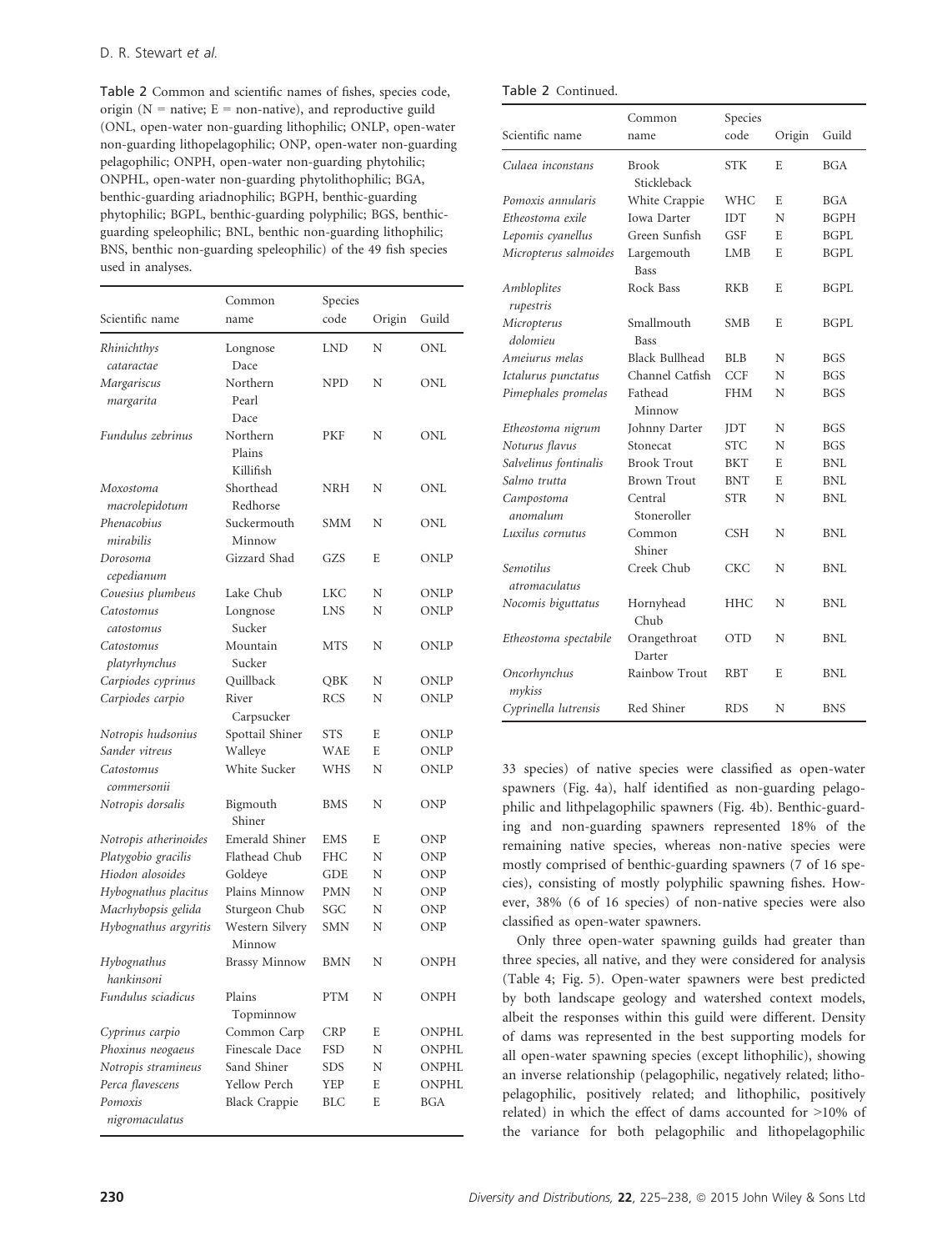| Origin    | Model                                                | Deviance information<br>criterion (DIC) | $\Delta\text{DIC}$ | $W_i$ | $R_{\text{GLMM(m)}}^2$ | $R_{\text{GLMM(c)}}^2$ |
|-----------|------------------------------------------------------|-----------------------------------------|--------------------|-------|------------------------|------------------------|
| Native    | $-$ area + dam + order $-$ gradient                  | 233.61                                  | 0.00               | 0.28  | 51.31%                 | 82.72%                 |
|           | $+$ non-native $+$ dam $-$ oil $-$ imp               | 233.74                                  | 0.13               | 0.26  |                        |                        |
|           | $+$ dam $+$ dlink $-$ elev $-$ imp $-$ gradient      | 234.34                                  | 0.73               | 0.20  |                        |                        |
|           | $-$ elev $-$ elev2 $+$ dlink $-$ dlink2 $-$ gradient | 235.34                                  | 1.73               | 0.12  |                        |                        |
|           | $+$ dam $+$ dlink $-$ elev $-$ road                  | 235.70                                  | 2.09               | 0.10  |                        |                        |
|           | $+$ dam $-$ imp $-$ mines $-$ oil                    | 237.59                                  | 3.98               | 0.04  |                        |                        |
| Nonnative | $-$ elev + elev2 $-$ dlink $-$ dlink2 + gradient     | 125.03                                  | 0.00               | 0.25  | 27.49%                 | 37.08%                 |
|           | $+$ dam $+$ dlink $-$ elev $-$ imp $+$ gradient      | 125.06                                  | 0.03               | 0.25  | 22.70%                 | 33.02%                 |
|           | $+$ dam $+$ dlink $-$ elev $+$ road                  | 125.23                                  | 0.20               | 0.23  |                        |                        |
|           | $+$ native $+$ dam $+$ oil $-$ imp                   | 126.28                                  | 1.25               | 0.14  |                        |                        |
|           | $+$ area $+$ dam $+$ order $+$ gradient              | 127.64                                  | 2.61               | 0.07  |                        |                        |
|           | $+$ area $+$ aspect $+$ dam $+$ dlink                | 129.16                                  | 4.13               | 0.03  |                        |                        |
|           | $+$ dam $-$ imp $+$ mines $+$ oil                    | 130.12                                  | 5.09               | 0.02  |                        |                        |
|           | $+$ oil $+$ dlink $-$ dlink2                         | 130.61                                  | 5.58               | 0.02  |                        |                        |
|           |                                                      |                                         |                    |       |                        |                        |

Table 3 Results of the hierarchical Bayesian multilevel negative binomial mixture models predicting species richness in relation to reach- and watershed-level habitat variables.



Figure 2 Parameter estimates  $(\pm 95\%$  credibility intervals) for the best supported hierarchical Bayesian multilevel negative binomial mixture models relating reach- and watershed-level landscape characteristics to native and non-native species richness. Richness indicates native versus non-native richness. Credible intervals (95%) of fixed effect parameters that contained zero were considered weak relationships.

spawners. The effect of dams explained <5% of the variance for lithophilic spawners. Sandstone geology explained 21.05% of the variance for pelagophilic spawners, where both sandstone and gravel geology accounted for only 5% of the variance for lithophilic spawners. The modelled response for oil and gas density demonstrated a decrease in abundance for all open-water spawners, explaining 20% of the variance for lithophilic species and much less for pelagophilic and lithopelagophilic spawners (<5%).

Four benthic-spawning guilds, two of which were nonnative, had greater than three species for analysis (Table 4; Fig. 5). The relationships between benthic non-guarding lithophilic species and landscape-scale factors were similar for native and non-natives. Both native and non-native species were negatively associated with oil and gas well densities and positively associated with density of dams. Native benthic-guarding speolophilic species showed a positive response to oil and gas well densities (although not significant) and negative responses to coal-bed methane mine densities and were inversely related to both sandstone geology and road density. The fixed effect components (predictor variables) from the best models explained 50% and 85% of the variance in both cases. Polyphilic spawners (considered as a generalist spawning group) response was described by four models, and none of the landscape-scale factors were significant, which likely explains why the fixed effects accounted for a small amount of the variance (29.30%).

#### Fish community response

The first CCA axis explained 39.55% of the variance between fish composition and environmental variables (permutation  $F = 20.53$ ,  $P < 0.01$ ). Density of dams, road density, sandstone geology, alluvium and down-stream link magnitude were significant contributors to the first CCA axis (Appendix S2a). Channel Catfish Ictalurus punctatus, Goldeye Hiodon alosoides, River Carpsucker Carpiodes carpio, Bigmouth Shiner Notropis dorsalis and Flathead Chub Platygobio gracilis abundance tended to be higher at reaches in larger streams and in watersheds with high density of dams, whereas Brassy Minnow Hybognathus hankinsoni, Creek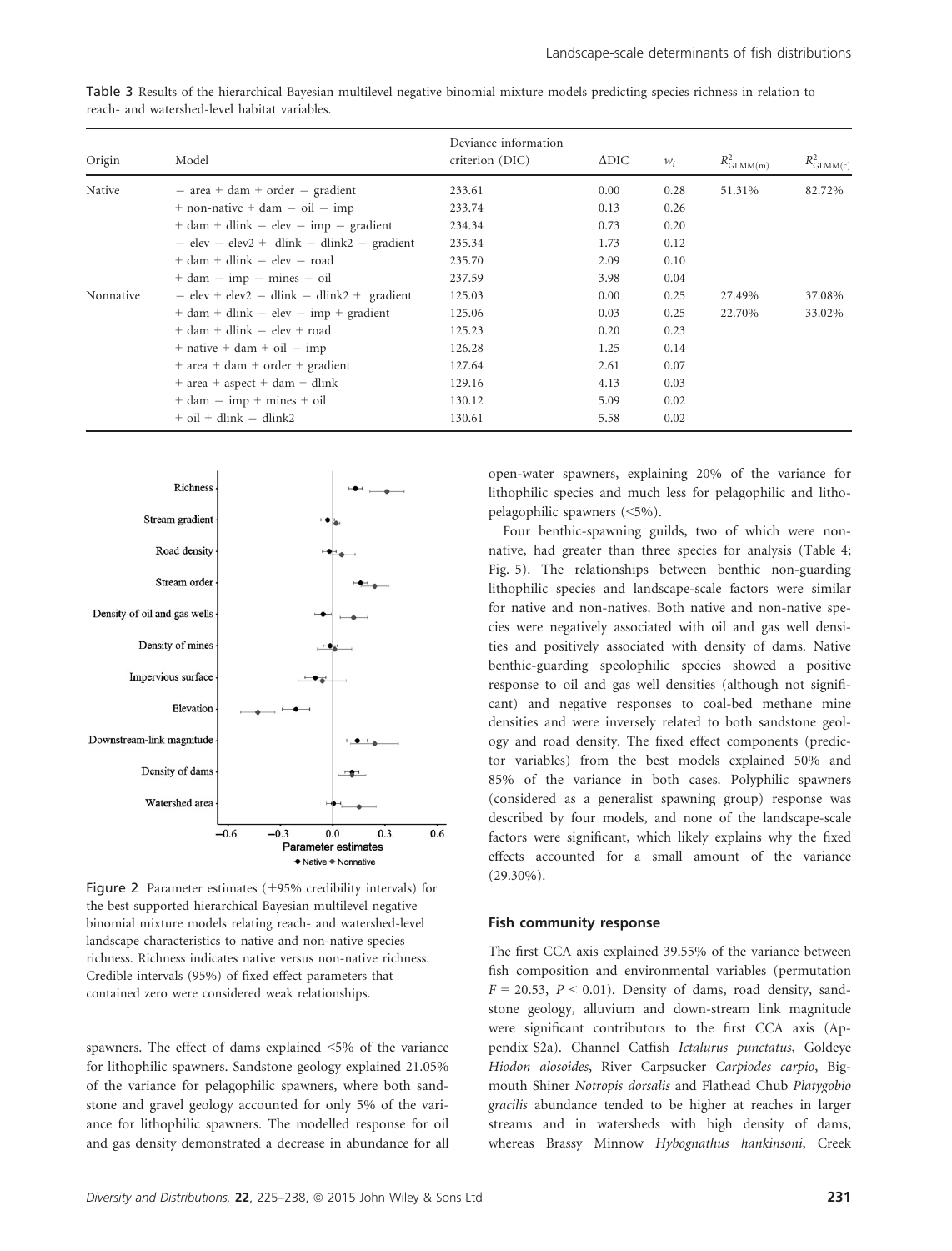

Figure 3 Species richness response to reach- and watershed-level habitat features from the best supported models.

Chub Semotilus atromaculatus, Iowa Darter Etheostoma exile, Longnose Dace Rhinichthys cataractae, Longnose Sucker Catostomus catostomus, Mountain Sucker Catostomus platyrhynchus, Shorthead Redhorse Moxostoma macrolepidotum and White Sucker Catostomus commersonii were most abundant at reaches with alluvial-based geology (Appendix S2b). Density of oil and gas wells was the next significant factor influencing fish assemblage structure (pCCA Axis 2; permutation  $F = 16.10$ ,  $P < 0.01$ ), explaining 32.15% of the variance, with native species such as Black Bullhead Ameiurus melas, Fathead Minnow, Plains Killifish Fundulus zebrinus, Plains Minnow Hybognathus placitus, Plains Topminnow Fundulus sciadicus and Red Shiner Cyprinella lutrensis being more abundant at reaches within watersheds with high density of oil and gas wells and roads. The non-native species positively associated with oil and gas wells and road densities were Brook Stickleback Culaea inconstans, Common Carp Cyprinus carpio, Gizzard Shad Dorosoma cepedianum and Green Sunfish Lepomis cyanellus. Stream gradient and landscape geology explained 12.87% of the variance (pCCA Axis 3; permutation  $F = 6.01$ ,  $P < 0.01$ ). Brown Trout Salmo trutta, Longnose Sucker, Smallmouth Bass Micropterus dolomieu and Stonecat Noturus flavus were most abundant in high-gradient, gravel-bed streams.

#### **DISCUSSION**

Multilevel models provided further insight into the way landscape-scale factors affected the distribution of native and non-native fish species. This approach improves on the typical approach that estimates the role of reach and watershed-level variables using separate estimation techniques (Steenbergen & Jones, 2002). Our modelling approach used an estimation strategy that uses both reach-level variables and watershed-level variables in a multilevel framework that essentially incorporates spatial scale explicitly in the analysis. The fixed effect components of models developed for spawning guild analysis often explained more of the variance in the data than models developed for species richness, likely related to the reduced variation that occurs when grouping species that exploit similar resources (Landers 1983). Overall, the amount of variation explained by the fixed and random components ranged between 23 and 97% for both richness and guild analysis, which is similar or greater (21–33%) than the variance explained by other studies (Tomcko & Pierce, 2001; Wagner et al., 2007).

This study contributes to the growing body of ecological literature about whether the distributions of native and nonnative species follow similar ecological rules (Lockwood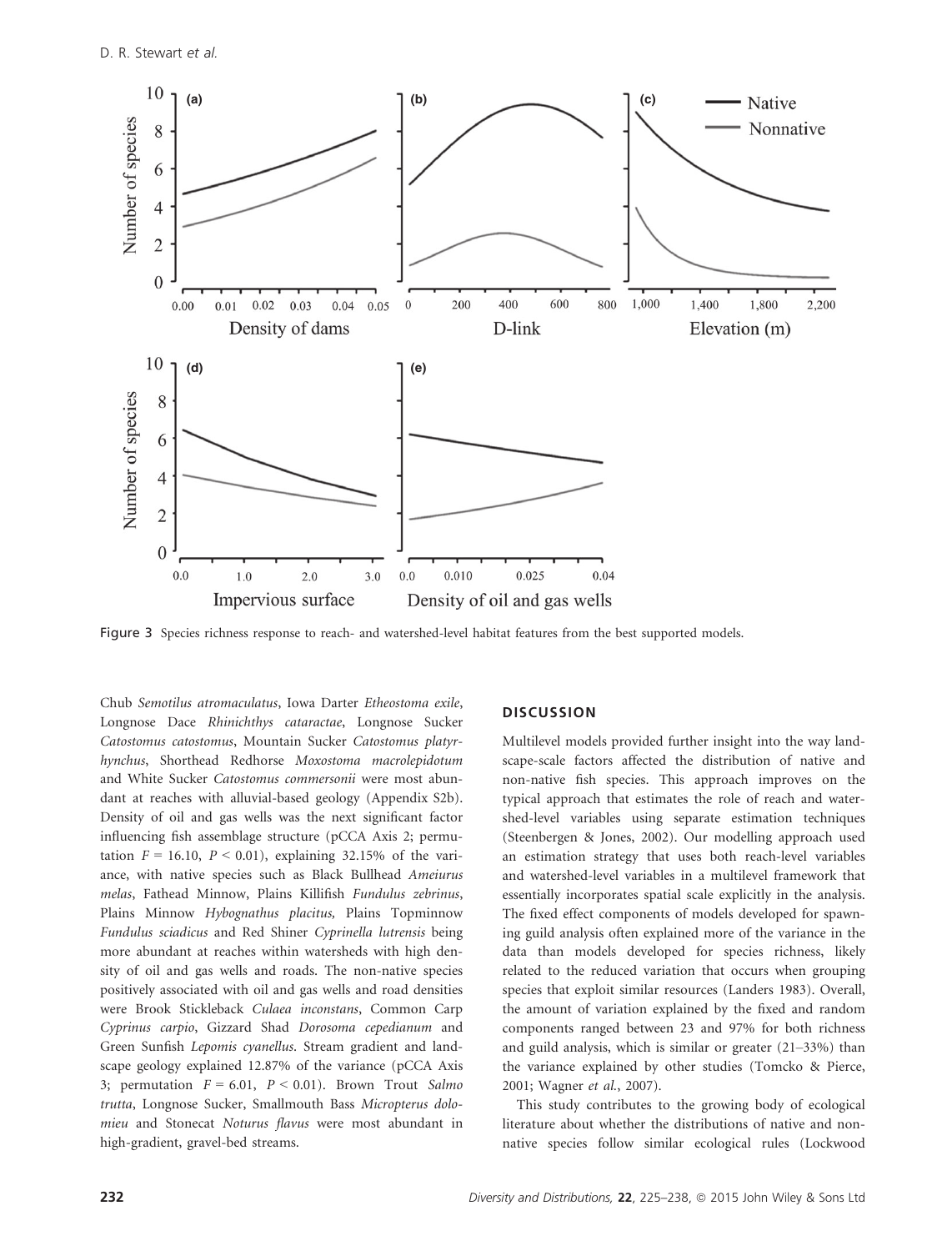

Figure 4 Reproductive guild composition (%) of the number of native and non-native fish collected from the Missouri River drainage, Wyoming. Codes are: BG, benthic guarding; BN, benthic non-guarding; ON, open water. Reproductive behaviour is referenced in Appendix S1.

et al., 2007; Sax et al., 2007; Cucherousset & Olden, 2011). Many studies have found contrasting differences in biogeographical patterns between native and non-native species, hypothesizing that these differences were a result of native species distributions being predominantly influenced by environmental filtering, while the distribution and invasion success of non-native species are related to human-mediated processes (Leprieur et al., 2009). Unlike these studies, we found that the predicted responses between native and nonnative fish species richness and landscape-scale factors were similar, suggesting that native and non-native species may share similar ecological rules (Sax 2001). In our study, the richness of both native and non-native species was positively associated with density of dams, downstream-link magnitude, native–non-native richness and stream order and negatively associated with impervious surface and elevation.

The one landscape factor relationship that differed between native and non-native species richness was oil and gas development. Oil and gas development was negatively related to native fish species richness and positively related to non-native fish species richness. One reason for this difference may be that systems affected by oil and gas development typically exhibit elevated ionic concentrations (e.g., aluminium, iron, manganese), surface disturbance due to road construction and stabilized flow regimes that may create physiological stress on native fishes or degrade spawning conditions (Davis et al., 2010). Four of the most abundant non-native species (Brook Stickleback, Common Carp, Gizzard Shad, and Green Sunfish) showed positive associations to oil and gas development. With the exception of Brook Stickleback, three of these four species were found in Wyoming since the beginning of these surveys, although the range of Brook Stickleback has increased during the sampling period. The increased expansion of Brook Stickleback and positive association between all four non-native species and energy development might be related to the physiological tolerances that these species possess. These non-native species are all highly tolerant to salinity-related stress and changing pH, and their introductions may likely be associated with increased introduction opportunities created by oil and gas development (Dauwalter, 2013), whereas 70% of the most abundant native species were negatively related to oil and gas well development. The seven native species positively associated with oil and gas development (Black Bullhead, Fathead Minnow, Plains Killifish, Plains Minnow, Plains Topminnow, Red Shiner and Sand Shiner) are tolerant of a wide range of water quality conditions and are thus able to persist in areas affected by oil and gas development (Boschung & Mayden, 2004; Davis et al., 2010; Dauwalter, 2013).

Another benefit of this analysis is that it allowed us to determine which guild(s) of fishes were most sensitive to landscape-scale factors. The benthic-guarding guild has been associated with invasiveness in regulated rivers where embryos and larval behaviour require stabilized flows and coarse substrate to survive (Quist et al., 2004; Olden et al., 2006). As a result of dams, rocky substrate types such as gravel, cobble and boulder have replaced fine substrates that would have otherwise degraded spawning grounds and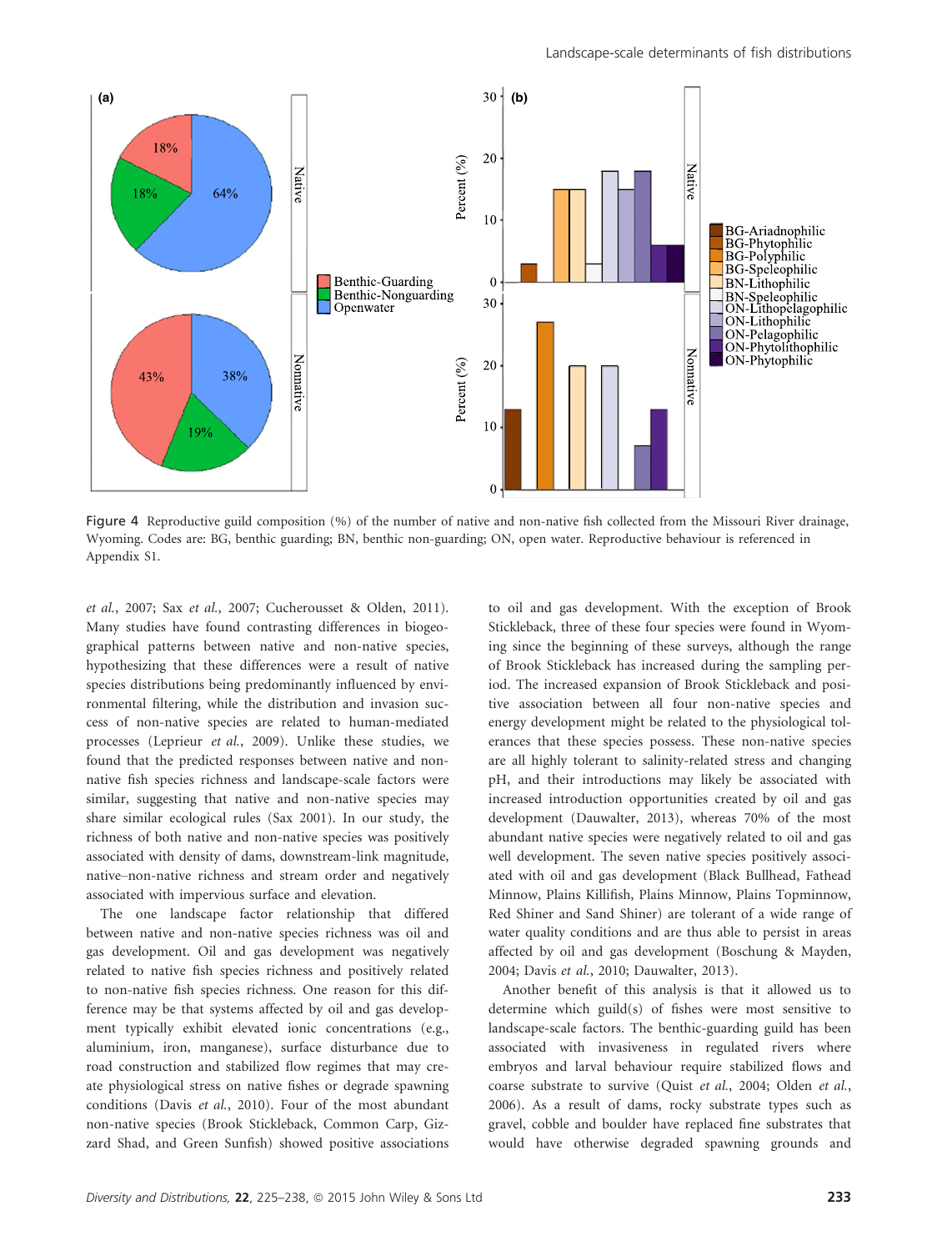|            |              |                   |                                                                                                 | Deviance<br>information |                    |              |                     |                        |
|------------|--------------|-------------------|-------------------------------------------------------------------------------------------------|-------------------------|--------------------|--------------|---------------------|------------------------|
| Origin     | Guild        | Type              | Model                                                                                           | criterion<br>(DIC)      | $\Delta\text{DIC}$ | $W_i$        | $R^2_{\rm GLMM(m)}$ | $R^2_{\text{GLMM}(c)}$ |
| Native     | Open-water   |                   |                                                                                                 |                         |                    |              |                     |                        |
|            | Non-guarders | Pelagophilic      | $-$ dam + gravel + sand + road                                                                  | 1700.64                 | 0.00               | 0.49         | 55.67%              | 91.18%                 |
|            |              |                   | $-$ dam $-$ mines $+$ gravel $+$ sand                                                           | 1700.76                 | 0.12               | 0.46         |                     |                        |
|            |              |                   | $-$ dam + gravel + sand +                                                                       | 1705.40                 | 4.76               | 0.05         |                     |                        |
|            |              |                   | $road - alluv - oil - dlink$                                                                    |                         |                    |              |                     |                        |
|            |              | Lithopelagophilic | $+$ dam $-$ oil $+$ dlink $+$ elev $-$ elev2                                                    | 3729.84                 | 0.00               | 1.00         | 24.57%              | 35.78%                 |
|            |              | Lithophilic       | $-$ oil $-$ gravel $+$ sand $-$ alluv $-$ ag                                                    | 4170.14                 | 0.00               | 0.91         | 31.45%              | 80.66%                 |
|            |              |                   | $-$ road $-$ alluv $-$ sand $+$ elev $-$ elev2                                                  | 4174.76                 | 4.62               | 0.09         |                     |                        |
|            | Benthic      |                   |                                                                                                 |                         |                    |              |                     |                        |
|            | Non-guarders | Lithophilic       | $+$ dam $-$ oil $+$ dlink $+$ elev $-$ elev2                                                    | 4170.52                 | 0.00               | 0.88         | 50.00%              | 57.47%                 |
|            |              |                   | $+$ dam $-$ imp $-$ road $+$ elev $-$ elev2                                                     | 4174.56                 | 4.04               | 0.12         |                     |                        |
|            | Guarders     | Speleophilic      | $+$ oil $-$ mines $-$ alluv $-$ gravel $+$ sand<br>$+$ oil $-$ gravel $+$ sand $+$ alluv $-$ ag | 4558.28                 | 0.00               | 0.67<br>0.17 | 85.44%              | 97.65%                 |
|            |              |                   | $-$ dam + oil - dlink - elev - elev2                                                            | 4561.02<br>4562.40      | 2.74               | 0.09         |                     |                        |
|            |              |                   | $-$ dam + oil + road $-$ alluv $-$                                                              |                         | 4.12               | 0.07         |                     |                        |
|            |              |                   | $gravel + sand - dlink$                                                                         | 4562.86                 | 4.58               |              |                     |                        |
| Non-native | Benthic      |                   |                                                                                                 |                         |                    |              |                     |                        |
|            | Non-guarders | Lithophilic       | $+$ dam $-$ oil $-$ dlink $-$ elev $+$ elev2                                                    | 339.27                  | 0.00               | 0.26         | 80.90%              | 87.27%                 |
|            |              |                   | $+$ dam $-$ mines $-$ oil $-$ road                                                              | 339.93                  | 0.66               | 0.19         |                     |                        |
|            |              |                   | $-$ oil $-$ mines $+$ gravel $+$ alluv $+$ sand                                                 | 340.50                  | 1.23               | 0.14         |                     |                        |
|            |              |                   | $-$ oil + gravel + sand + alluv + ag                                                            | 340.95                  | 1.68               | 0.11         |                     |                        |
|            |              |                   | $-$ oil + gravel + alluv + road                                                                 | 340.95                  | 1.68               | 0.11         |                     |                        |
|            |              |                   | $-$ oil $-$ gravel $-$ sand $-$ road                                                            | 341.36                  | 2.09               | 0.09         |                     |                        |
|            |              |                   | $+$ dam $-$ oil $+$ road $-$ dlink $+$                                                          | 344.45                  | 2.18               | 0.09         |                     |                        |
|            |              |                   | alluv + gravel + sand                                                                           |                         |                    |              |                     |                        |
|            | Guarders     | Polyphilic        | $-$ dam + oil - dlink - elev - elev2                                                            | 1519.06                 | 0.00               | 0.47         | 29.30%              | 65.58%                 |
|            |              |                   | $-$ dam $-$ imp + road $-$ elev $-$ elev2                                                       | 1519.56                 | 0.50               | 0.37         |                     |                        |
|            |              |                   | $-$ dam $-$ mines $-$ gravel $-$ sand                                                           | 1521.91                 | 2.85               | 0.11         |                     |                        |
|            |              |                   | $+$ oil $-$ mines $-$ alluv $+$ gravel $+$ sand                                                 | 1523.91                 | 4.85               | 0.04         |                     |                        |

Table 4 Results of the hierarchical Bayesian multilevel negative binomial mixture models predicting spawning guild abundance for native and non-native species in relation to habitat variables.

reproductive success of benthic-spawning, lithophilic species (Pulg et al., 2013). Additionally, dams alter prairie streams by fragmenting habitats, increasing substrate size, lowering turbidity and eliminating intermittent flow conditions (Quist et al., 2004; Perkin & Gido, 2011). These environmental changes could benefit benthic-spawning species but be especially problematic for native open-water spawning species that have sensory systems specially adapted to forage in highly turbid systems (Bonner & Wilde, 2002; Dieterman & Galat, 2014), and reproductive mechanisms that require fluvial conditions and natural flow regimes to complete their life cycle (Perkin & Gido, 2011). Habitats altered by dams are no longer suitable for native species that produce buoyant eggs that must have long stretches of free-flowing conditions to hatch successfully (Perkin & Gido, 2011). Thus, our guild analysis corroborates recent studies that have illustrated species-specific declines in native open-water spawners to human alterations such as dams (Perkin et al., 2014), while identifying the habitat alterations like coarser substrate, flow alterations and increased water clarity that may increase

invasion success in Great Plains streams (Bonner & Wilde, 2002; Dieterman & Galat, 2014; Olden et al., 2006).

Geological variables were not an important predictor for native and non-native species richness but did influence the relative abundance of spawning guilds. Of particular note is the consistent association of native species belonging to the open-water, non-guarding pelagophilic spawning guild with sandstone geology in the watershed. Sandstone streams are characterized as having low summer flows, fine substrate, lower gradients, more pool habitat and riffle habitats that are vulnerable to desiccation with reductions in discharge (Hicks & Hall, 2003). Open-water, non-guarding pelagophilic spawners are adapted to these dynamic flow regimes and shifting sand substrate.

Our land-cover models performed poorly in comparison with models developed using stream and watershed context variables. This does not imply that land cover has little effect on streams. A number of studies have found that streams near urban and agriculture land cover areas were associated with increased nitrogen concentrations, substrate embeddedness,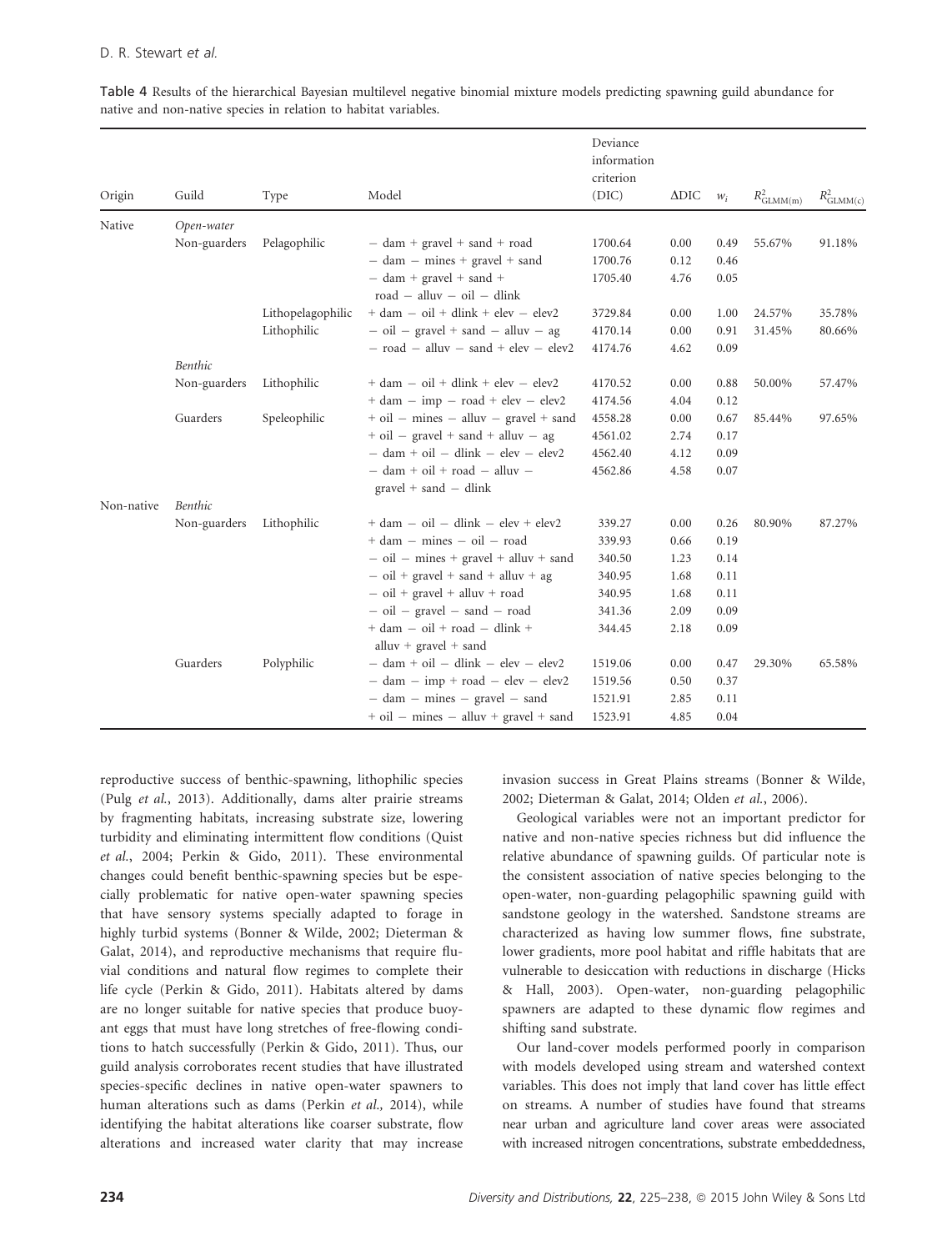

Native benthic guarding speleophils Native benthic nonguarding lithophils Density of coal-bed mines Density of dams Density of oil and gas wells  $-0.4$  $-0.2$  $0<sup>2</sup>$  $0.0$ Native openwater lithophils Native openwater lithopelagophils  $-0.25$  $0.25$  $-1.00$  $-0.50$  $0.00$  $-0.75$  $-0.25$  $0.00$ Native openwater pelagophils Nonnative benthic guarding polyphils  $\dot{0}$  $-1.0$  $-0.5$ റ്റ Nonnative benthic nonguarding lithophils  $\frac{1}{2}$  Parameter coefficient

reduced riparian habitat and homogenized in-stream habitat (Wang et al., 2008). Based on our available data, reach-specific urban and agriculture land use comprised a small proportion of the available habitat (on average was <9%) compared to other more predominant land cover types such as grassland, barren and wetland habitats. Therefore, the lack of effect in our analysis may be related to the lack of urbandominated watersheds in Wyoming.

We found a very strong relationship between native–nonnative richness that is consistent with invasion and coexistence theories, where positive relationships illustrate the patterns of successful establishment of non-native species (Stohlgren et al., 2006). For instance, some studies have evaluated native–non-native richness relationships at fine scales and found negative relationships between native and non-native marine invertebrates and reptiles (Case and Bolger 1991; Stachowicz et al., 1999), while positive relationships have been found at larger scales (Burger et al., 2001; Jeschke and Genovesi 2011). The contradictory observations at different spatial scales illustrate 'biotic resistance' at fine scales and 'biotic acceptance' at large scales, where coexistence rather than competitive exclusion drives community assembly at a large scale (Stohlgren et al., 2006). In our study we found a positive relationship between native–non-native richness at the watershed scale, potentially reflecting the biotic acceptance hypothesis (Fridley et al., 2007), where watersheds that have higher native species richness also support high numbers of non-native species. The idea is that 'the rich get richer' because of 'good' habitats that are desirable and 'bad' habitats that necessitate costly physiological adaptations to overcome stressful conditions (Fridley et al., 2007).

We demonstrated a comprehensive model-based strategy that specifically measured landscape-scale factors that spanned the full range of possible responses across ecological scales. Our results show that no single model strategy can be designated as ecologically representative of all fish–habitat relationships. For example, species richness described coarselevel responses related to landscape-scale factors and these results suggests that native and non-native species share similar ecological rules, but richness was insensitive to changing relative abundances across sites relative to landscape factors. Because our richness models failed to demonstrate known relationships between factors like density of dams and declining numbers of native species (Perkin & Gido, 2011), other approaches like guild analysis should be considered to compliment the richness analysis to better define community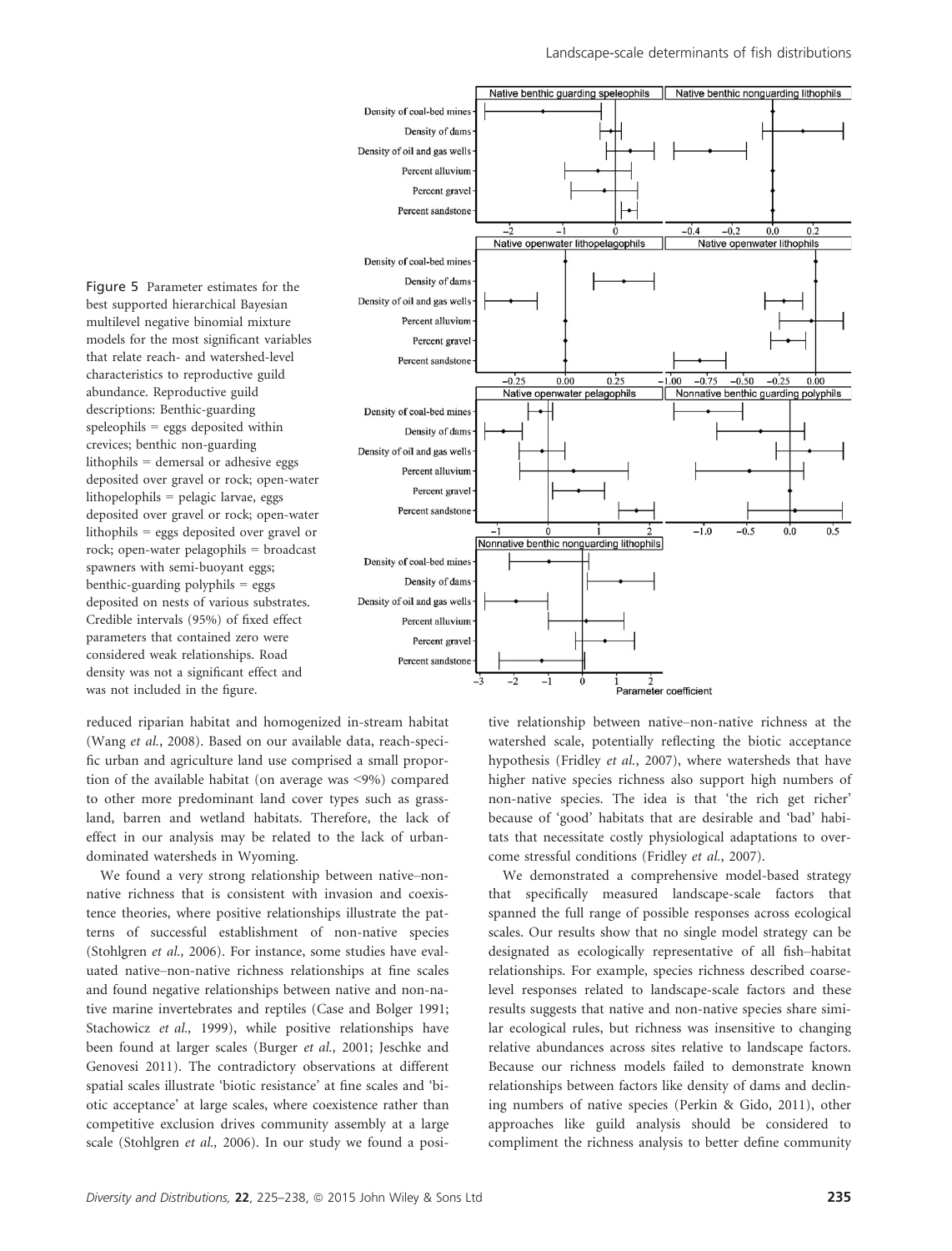function and landscape factors at a fine scale (Mithcell et al., 2006). Using a guild approach indicated a few differences and illustrates some variability between native and non-native species based on guild composition, but even with these few differences, native and non-native species guilds typically responded similarly to landscape-scale factors because the differences were specific to one or two guilds. Lastly, our individual-based models complemented the richness and guild associations by indicating which of the most abundant species might underlie the observed patterns. Overall, our comprehensive model-based strategy could easily be used to evaluate fine and course relationships with landscape factors when considering management alternatives.

# ACKNOWLEDGEMENTS

We thank Dr. Shannon Brewer, Andrew Taylor and the anonymous reviewers for providing comments that greatly improved this manuscript. Financial support for this publication was provided by the Wyoming Game and Fish Department. The Wyoming Cooperative Fish and Wildlife Research Unit is a cooperation among University of Wyoming, Wyoming Game and Fish Department, U.S. Geological Survey, U.S. Fish and Wildlife Service and Wildlife Management Institute. Any use of trade, firm or product names is for descriptive purposes only and does not imply endorsement by the U.S. Government.

# **REFERENCES**

- Arab, A., Wildhaber, M.L., Wikle, C.K. & Gentry, C.N. (2008) Zero-Inflated modeling of fish catch per unit area resulting from multiple gears: application to channel catfish and shovelnose sturgeon in the Missouri River. North American Journal of Fisheries Management, 28, 1044–1058.
- Balon, E.K. (1975) Reproductive guilds of fishes: a proposal and definition. Journal of Fisheries Board of Canada, 32, 821–864.
- Biewick, L.R.H. (2011) Geodatabase of Wyoming statewide oil and gas drilling activity to 2010: Data Series DS-625, U. S. Geological Survey, Denver, Colorado. Available at: [http://](http://www.wsgs.uwyo.edu/Data/GIS/Energy.aspx) [www.wsgs.uwyo.edu/Data/GIS/Energy.aspx](http://www.wsgs.uwyo.edu/Data/GIS/Energy.aspx) (accessed 10 February 2014).
- Bonner, T.H. & Wilde, G.R. (2002) Effects of turbidity on prey consumption by prairie stream fishes. Transactions of the American Fisheries Society, 131, 1203–1208.
- Boschung, H.T. Jr & Mayden, R.L. (2004) Fishes of Alabama, Smithsonian Institution, Washington, DC.
- Bozek, M.A. & Hubert, W.A. (1992) Segregation of resident trout in streams as predicted by three habitat dimensions. Canadian Journal of Zoology, 70, 886–890.
- ter Braak, C.J.F. (1986) Canonical correspondence analysis: a new eigenvector technique for multivariate direct gradient analysis. Ecology, 67, 1167–1179.
- Burger, J.C., Patten, M.A., Prentice, T.R. & Redak, R.A. (2001) Evidence for spider community resilience to invasion by non-native spiders. Biological Conservation, 98, 241–249.
- Burnham, K.P. & Anderson, D.R. (2002) Model selection and inference: a practical information theoretic approach. Springer-Verlag, New York, NY.
- Case, T.J. & Bolger, D.T. (1991) The role of introduced species in shaping the abundance and distribution of island reptiles. Evolutionary Ecology, 5, 272–290.
- Cucherousset, J. & Olden, J.D. (2011) Ecological impacts of non-native freshwater fishes. Fisheries, 36, 215–230.
- Dauwalter, D.C. (2013) Fish assemblage associations and thresholds with existing and projected oil and gas development. Fisheries Management and Ecology, 20, 289–301.
- Davis, W.N., Bramblett, R.G. & Zale, A.V. (2010) Effects of coalbed natural gas development on fish assemblages in tributary streams of the Powder and Tongue rivers. Freshwater Biology, 55, 1612–2625.
- Dieterman, D.J. & Galat, D.L. (2014) Large-scale factors associated with sicklefin chub distribution in the Missouri and lower Yellowstone rivers. Transactions of the American Fisheries Society, 133, 577–587.
- Dixon, P. (2003) VEGAN, a package of R functions for community ecology. Journal of Vegetation Science, 14, 927–930.
- Esselman, P.C., Infante, D.M., Wang, L., Wu, D., Cooper, A.R. & Taylor, W.W. (2011) An index of cumulative disturbance to river fish habitats of the conterminous United States from landscape anthropogenic activities. Ecological Restoration, 29, 133–151.
- Etnier, D.A. & Starnes, W.C. (1993) The fishes of Tennessee. The University of Tennessee Press, Knoxville, TN.
- Fridley, J.D., Stachowicz, J.J., Naeem, S., Sax, D.F., Seabloom, E.W., Smith, M.D., Stohlgren, T.J., Tilman, D. & Von Holle, B. (2007) The invasion paradox: reconciling pattern and process in species invasions. Ecology, 88, 3–17.
- Frimpong, E.A. & Marcinek, P.A. (2009) Fish traits: a database of ecological and life-history traits of freshwater fishes of the United States. Fisheries, 34, 487–495.
- Fry, J.A., Xian, G., Jin, S., Dewitz, J.A., Homer, C.G., Limin, Y., Barnes, C.A., Herold, N.D. & Wickham, J.D. (2011) Completion of the 2006 National Land Cover Database for the Conterminous United States. Photogrammetric Engineering and Remote Sensing, 77, 858–864.
- Gelman, A. & Rubin, D.B. (1992) Inference from iterative simulation using multiple sequences. Statistical Science, 7, 457–511.
- Gido, K.B., Schaefer, J.F. & Pigg, J. (2004) Patterns of fish invasions in the Great Plains of North America. Biological Conservation, 118, 121–131.
- Hicks, B.J. & Hall, J.D. (2003) Rock type and channel gradient structure salmonid populations in the Oregon coast range. Transactions of the American Fisheries Society, 132, 468–482.
- Hoagstrom, C.W. & Turner, T.F. (2015) Recruitment ecology of pelagic-broadcast spawning minnows: paradigms from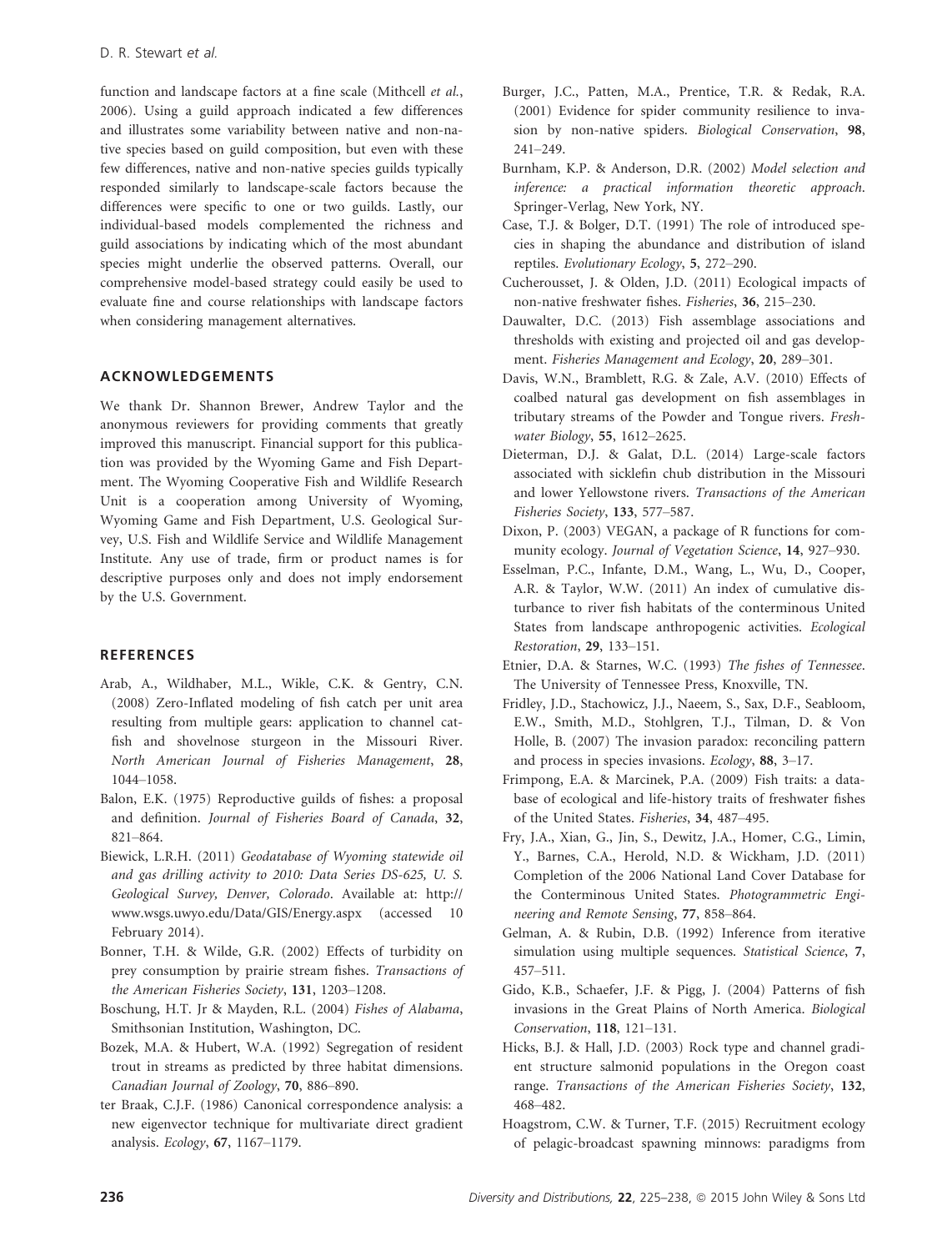the ocean advance science and conservation of an imperiled freshwater fauna. Fish and Fisheries, 16, 282–299.

- Hoagstrom, C.W., Brooks, J.E. & Davenport, S.R. (2011) A large-scale conservation perspective considering endemic fishes of the North American plains. Biological Conservation, 144, 21–34.
- Hulme, D., Andersen, C., Parady, K., Hamerlinck, J., Lieske, S. & Burke, I. (2009) Wyoming's state of the space: a comprehensive review of land use trends in Wyoming, William D. Ruckelshaus Institute of Environment and Natural Resources. University of Wyoming, Laramie, WY.
- Jeschke, J.M. & Genovesi, P. (2011) Do biodiversity and human impacts influence the introduction or establishment of alien mammals? Oikos, 120, 57–64.
- Kansas Fish Committee (2014) Kansas fishes. University Press of Kansas, Lawrence, KS.
- Kirkaldie, A.L., Raziz, P., Porter, R. & Huss, J. (2007) Coalbed methane point fields. Wyoming State Geological Survey. Available at: [http://www.wsgs.uwyo.edu/Data/GIS/En](http://www.wsgs.uwyo.edu/Data/GIS/Energy.aspx)[ergy.aspx](http://www.wsgs.uwyo.edu/Data/GIS/Energy.aspx) (accessed 11 October 2015).
- Landers, P.L. (1983) Use of the guild concept in environmental impact assessment. Environmental Management, 7, 393–398.
- Latimer, A.M., Wu, S., Gelfand, A.E. & Silander, J.A. Jr (2006) Building statistical models to analyze species distributions. Ecological Applications, 16, 33–50.
- Leprieur, F., Brosse, S., Garcia-Berthou, E., Oberdorff, T., Olden, J.D. & Townsend, C.R. (2009) Scientific uncertainty and the assessment of risks posed by non-native freshwater fishes. Fish and Fisheries, 10, 88–97.
- Lockwood, J.L., Hoopes, M.F. & Marchetti, M.P. (2007) Invasion ecology. Blackwell Publishing, Malden, MA.
- Matthews, W.J. (1998) Patterns in freshwater fish ecology. Chapman and Hall, New York, NY.
- Mithcell, M.S., Rutzmoser, S.H., Wigley, T.B., Loehle, C., Gerwin, J.A., Keyser, P.D., Lancia, R.A., Perry, R.W., Reynolds, C.J., Thill, R.E., Weih, R., White, D. & Wood, P.B. (2006) Relationships between avian richness and landscape structure at multiple scales using multiple landscapes. Forest Ecology and Management, 221, 155–169.
- Muellner, M.R., Brambelett, R.G., Guy, C.S., Zale, A.V., Roberts, D.R. & Johnson, J. (2013) Reach and catchmentscale characteristics are relatively uninfluential in explaining the occurrence of stream fish species. Journal of Fish Biology, 82, 1497–1513.
- Nakagawa, S. & Schielzeth, H. (2013) A general and simple method for obtaining R2 from generalized linear mixed-effects models. Methods in Ecology and Evolution, 4, 133–142.
- Olden, J.D., Poff, N.L. & Bestgen, K.R. (2006) Life-history strategies predict fish invasions and extirpations in the Colorado River Basin. Ecological Monographs, 76, 25–40.
- Olden, J.D., Kennard, M.K., Leprieur, F., Tedesco, P.A., Winemiller, K.O. & García-Berthou, E. (2010) Conservation biogeography of freshwater fishes: recent progress and future challenges. Diversity and Distributions, 16, 496–513.
- Perkin, J.S. & Gido, K.B. (2011) Stream fragmentation thresholds for a reproductive guild for Great Plains fishes. Fisheries, 36, 371–383.
- Peterson, J.T., Banish, N.P. & Thurow, R.F. (2005) Are block nets necessary? Movement of stream-dwelling salmonids in response to three common survey methods. North American Journal of Fisheries Management, 25, 732–743.
- Plummer, M. (2007) Penalized loss functions for Bayesian model comparison. Biostatistics, 9, 523–539.
- Pulg, U., Barlapu, B.T., Sternecker, K., Trepl, L. & Unfer, G. (2013) Restoration of spawning habitats of brown trout (Salmo Trutta) in a regulated chalk stream. River Research and Applications, 29, 172–182.
- Quist, M.C., Hubert, W.A. & Rahel, F.J. (2004) Relations among habitat characteristics, exotic species, and turbidriver cyprinids in the Missouri river drainage of Wyoming. Transactions of the American Fisheries Society, 133, 727– 742.
- R Development Core Team (2011) R: a language and environment for statistical computing. R Foundation for Statistical Computing, Vienna, Austria. No. ISBN 3-9000051-07-0, URL<http://www.R-project.org/>.
- Rahel, F.J. (2002) Homogenization of freshwater faunas. Annual Reviews of Ecology and Systematics, 33, 291–315.
- Rahel, F.J. & Hubert, W.A. (1991) Fish assemblages and habitat gradients in a Rocky Mountain-Great Plains stream: biotic zonation and additive patterns of community change. Transactions of the American Fisheries Society, 120, 319–332.
- Saunders, D., Meeuwig, J. & Vincent, A. (2002) Freshwater protected areas: strategies for conservation. Conservation Biology, 13, 1220–1222.
- Sax, D.F. (2001) Latitudinal gradients and geographic ranges of exotic species: implications for biogeography. Journal of Biogeography, 28, 139–150.
- Sax, D.F., Stachowicz, J.J., Brown, J.H., Bruno, J.F., Dawson, M.N., Gaines, S.D., Grosberg, R.K., Hastings, A., Holt, R.D., Mayfield, M.M., O'Connor, M.I. & Rice, W.R. (2007) Ecological and evolutionary insights from species invasions. Trends in Ecology and Evolution, 22, 465–471.
- Simon, T.P. (1999) Assessment of Balon's reproductive guilds with application to Midwestern North American Freshwater Fishes. Assessing the sustainability and biological integrity of water resources using fish communities (ed.by T.P. Simon), pp. 97–121. CRC Press, Boca Raton, FL, USA.
- Snijders, T.A.B. & Bosker, R.J. (1999) Multilevel analysis: an introduction to basic and advanced multilevel modeling. Sage Publications, London, UK.
- Spiegelhalter, D.J., Thomas, A., Best, N. & Lunn, D. (2003) WinBUGS user manual, version 1.4. University of Cambridge Institute of Public Health, MRC Biostatistics Unit, Cambridge, UK.
- Stachowicz, J.J., Whitlach, R.B. & Osman, R.W. (1999) Species diversity and invasion resistance in a marine ecosystem. Science, 286, 1577–1579.